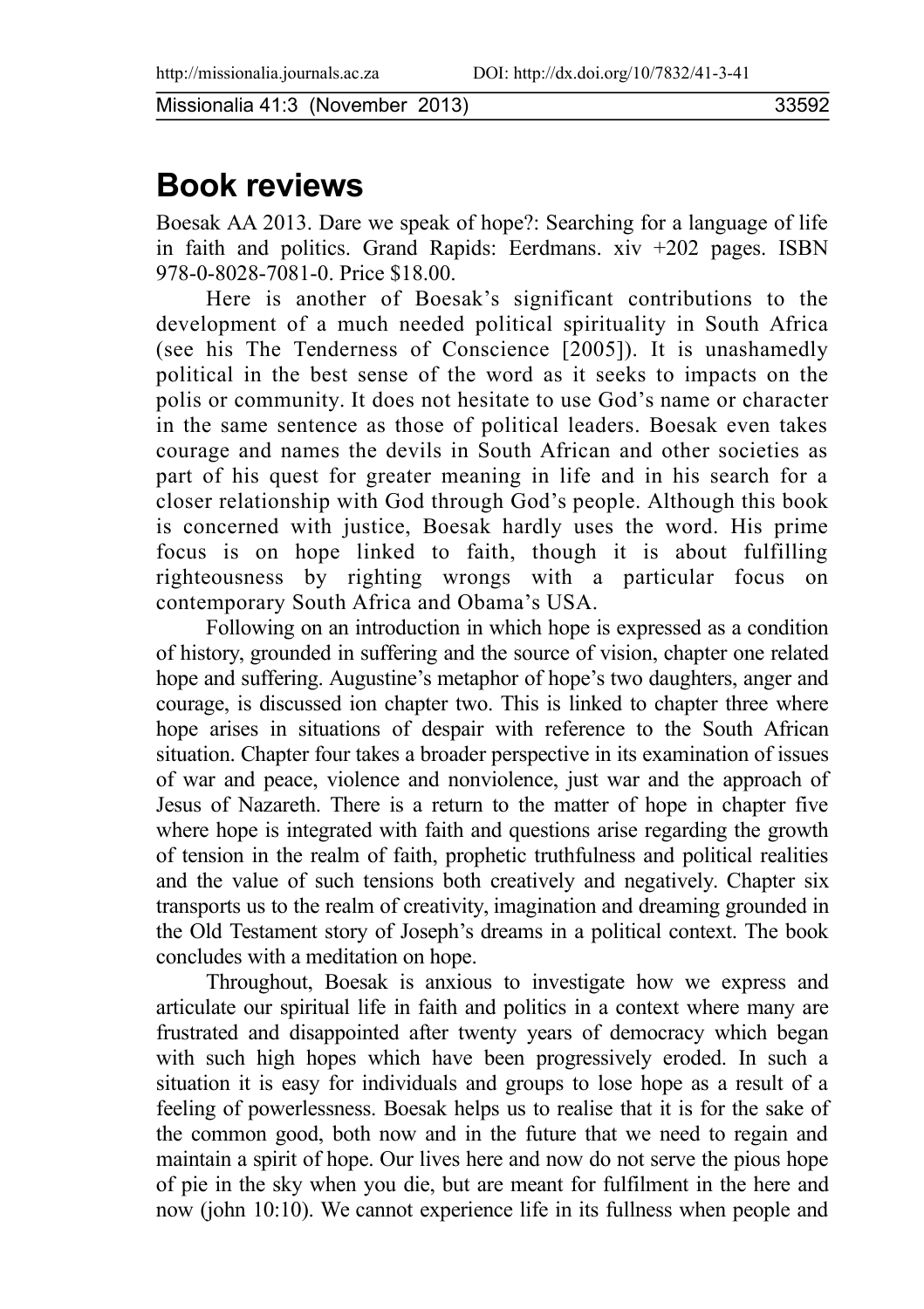| 336 | <b>Book Reviews</b> |
|-----|---------------------|
|     |                     |

societies are marginalised and diminished. In the South African context this is why it is vital to exercise the hard fought for and sacrificed for right to vote, however we exercises that right. This book is a timely reminder that human beings are not simply at the mercy of massive institutional forces but can continue in the way of the Old Testament prophets to speak truth to power in a time honoured tradition. Here we have an inspirational source of praxis.

*Reviewer: Prof GA Duncan, Faculty of Theology, University of Pretoria, PRETORIA, 0002.*

Adogame A, McLean J, & Jeremiah A (ed.) 2014. Engaging the World: Christian communities in contemporary global societies. vi+235 pages. ISBN 978-1-908355-21-8. No price quoted.

Commission VII of the Edinburgh 2010 study process had as its theme Christian Communities in Contemporary Contexts. This was obviously a multidimensional perspective based on studies of poverty, suffering and marginalised communities; globalisation and the reproduction of hierarchies; Christianity and socio political action; identity, gender and power; the interface between migration, diaspora and ethnicity; and HIV/AIDS, church and mission.

Part one consists of papers on Church and society. One of the things that becomes clear is that there is no such thing as an insular community; we all exist in complex and diverse societies and this is reflected in the papers collected and presented here. The failure of the church to alleviate and eradicate poverty is highlighted. This failure is, at least in part, due to her inability/unwillingness to engage with the very issues that contribute to the maintenance of global poverty, that is success, wealth, empowerment, disempowerment and exploitation. Here is a situation where the church as agent of the kingdom can promote healing and reconciliation through eliminating religious boundaries.

Christianity and socio-political action is the theme of part two investigates how far local churches operate with a reconciliatory paradigm. The third part on Christianity and culture challenges the church to express its identity clearly in terms of power dynamics related to resources in all its manifestations. Yet, identity is also a differentiating factor. Mission, migration, diaspora and ethnicity constitute the body of part four and focuses on reverse mission dynamics. This section reveals both the dynamism and variety of mission strategies employed. Here there is centrifugal, centripetal, innovative, labour feminism, justice and advocacy , omni directional dimensions of mission.

The final part offers church responses. Among these are the reminders that memory is important and that alienation is a common factor, alienation from land, cultures, worldviews and from themselves. Therefore, an understanding of mission contexts is vital in contemporary outreach. From the birth of Jesus and the inception of the church it has been a migrating faith and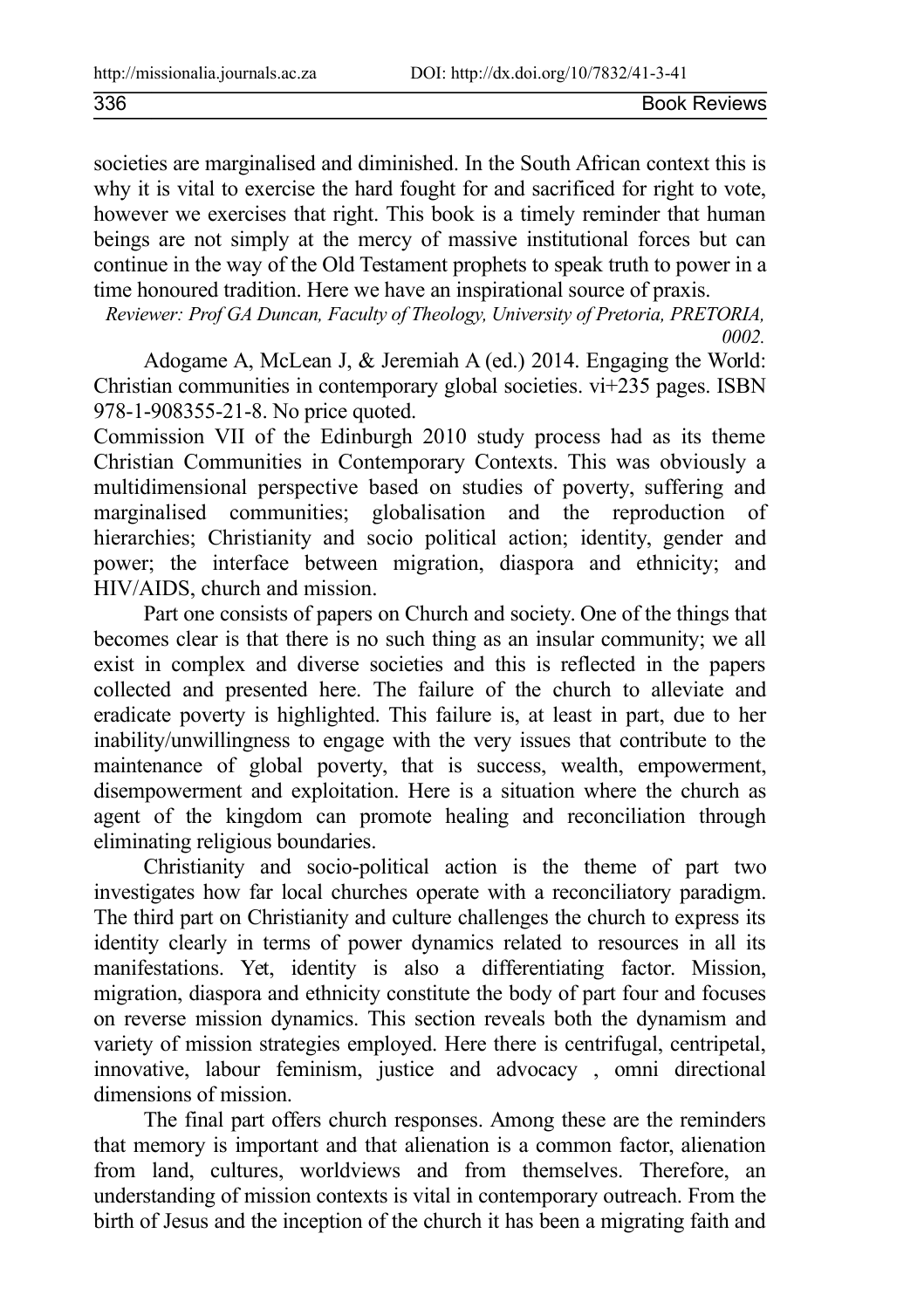diverse theologies have emerged from these contexts. In the original contexts the poor were marginalised as at the earliest celebrations of the Lord's Supper, despite being ion the majority of the faithful. Then we have to contend with issues of race, class and poverty and how this is dealt with in diaspora communities. Certainly, the common theme needs to be collaboration arising pout of our conversion and conviction. It is no less true today and so a theology of empowerment is necessary and this must also be a holistic theology to engage with the crises of the twenty first century. Given the diverse contexts there is a great need for an integrated though not uniform approach to mission. It has been noted that, strangely, the issue of growing unemployment was missing from consideration. This is a serious omission given the context of global poverty. Dunmow in her report on the Urban Mission Development Project in the UK, that in this process it is important not to simply replicate the structures of secular society, particularly with regard to leadership. Much mission thinking has been focussed on adopting business and commercial strategies to Christian leadership. While they may have much to offer that is helpful, it is vital that we do not become captive to such models.

This book provides substantial material that will become an agenda for twenty first century mission. It clarifies the current situation and will, as history progresses, become a useful resource on the status of our missionary outreach globally at this time.

*Reviewer: Prof GA Duncan, Faculty of Theology, University of Pretoria, PRETORIA, 0002.*

Jesudason P, Rajkumar R, Dayam JP & Asheervadham IP (ed.) 2014. Mission at and from the margins: Patterns, protagonists and perspectives. Oxford: Regnum. xviii+277 pages. ISBN 978-908355-13-3. No price quoted.

This book touches on one of the most sensitive and delicate issues faced by Christians in India and further afield – a problem which has deep and historically penetrating negative impact on Christian mission – the case of the Dalits (formerly and erroneously known as 'untouchables'). Here Christianity is at the mercy of cultural history in the sense that it normally operates from a position of power within a receptive culture and objectifies the indigenous people whose identity is considered defective. Study of the mission to the Dalit communities offers new perspectives on the forces that cause marginalisation for here is a community whose right to exist and to be treated as human beings is challenged. The collection of papers gathered here is the expression of experiences of otherness or nothingness where mission has as its purpose the solidarity which establishes dignity and basic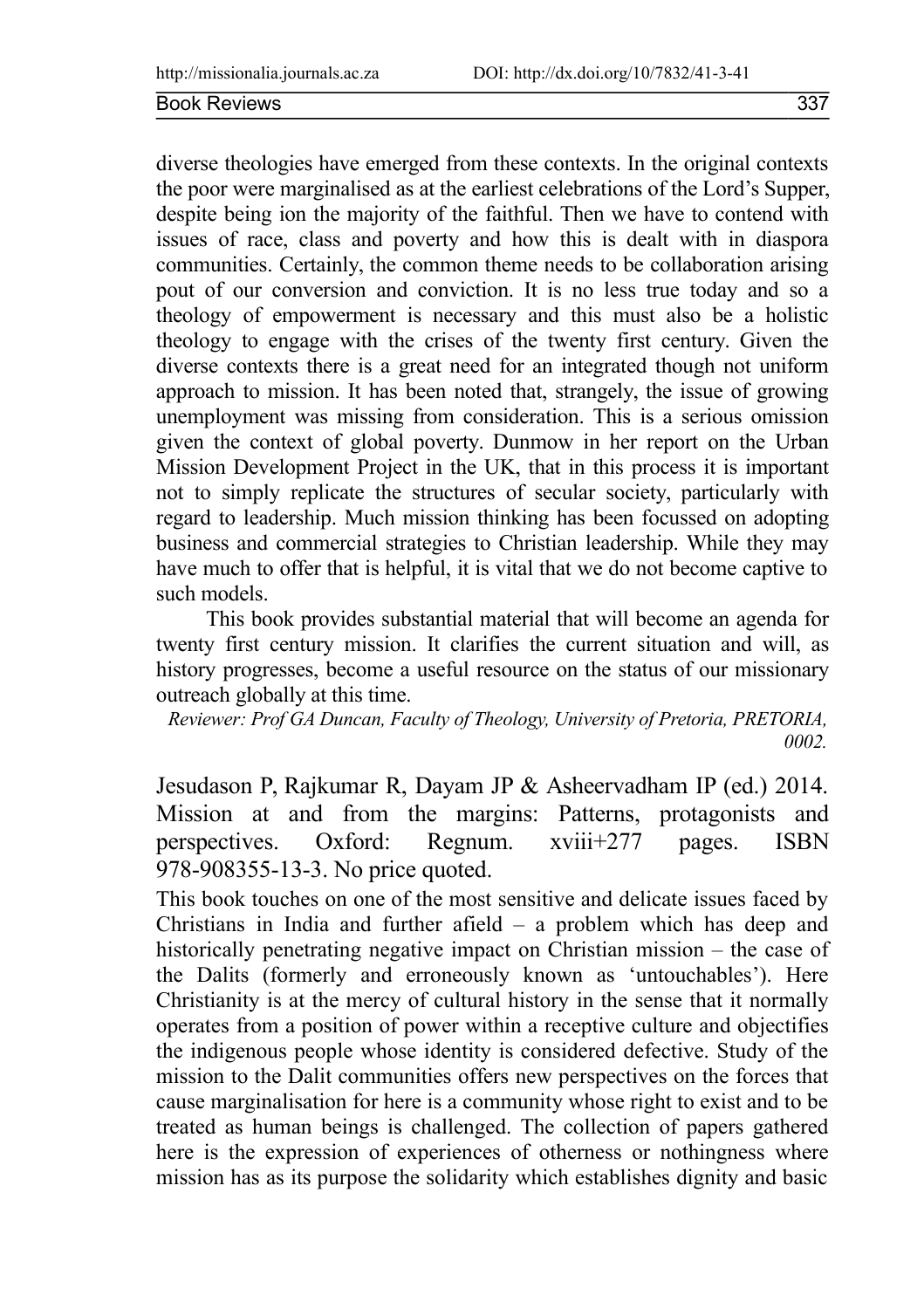338 Book Reviews

human rights. This raises questions regarding the nature of mission as God's purpose for creation through the building of just systems.

This can, of course, be linked to the mission of the Old Testament as well as that eminently represented by Jesus' ministry to the marginalised of his own time in the process of achieving life in its fullness or the transformation of all things through the pursuit of justice and love. This can only be done by challenging the powers that impose evil on human beings. This is Christ's mission, uncomfortable though it may be. The relationship between mission and power was a strong force in the Edinburgh 2010 missionary conference and constituted one of the nine themes that underpinned the study process, particularly in the context of the Dalit churches in the Indian state of Andhra Pradesh where experience has provided a valid basis for mission by creating the conditions necessary for empowerment of peoples through an understanding of mission as hospitality. But it goes beyond this as mission must also involve itself in helping to remove impediments to realising this noble aspiration and this brings us within the realm of the political. This approach also came under the conference transversal theme of 'subaltern voices.

Worthy of not is that the growth and empowerment of the Dalit movement has in large part been facilitated by Christian missions and missionaries have also been empowered through their reflection on their practice of mission. together, this has led to a reclamation of identity self-worth and rights. This has enabled Dalits to extend their self value into their wider communities.

The papers gathered here reflect a predominantly ethnographical study. The first part of the book focuses on developing an understanding of mission from the perspective of marginalisation. The second part The patterns of Mission present historical perspectives while part three The protagonists of Mission tries to understand the Dalits as agents of mission in their own right. Biblical Perspectives on Mission in part four looks at feminist aspects along with wisdom and Lukan narratives. The final part adopts a multi-focal perspective on imagining mission through the eyes of ecology, sociology, globalisation and communalism; in all of these Dalit perspectives have a great deal to offer.

In sum, if Dalit mission is to be carried out in the light of Jesus' mission, then it will also have to be a mission of the cross for it was through the subsequent resurrection that the eventual transformation of humanity was enabled. It is a journey from repentance, through discipleship to hope. This book has made a great contribution not only to our understanding of the predicament of the Dalit but also to our understanding of the mission Dei.

*Reviewer: Prof GA Duncan, Faculty of Theology, University of Pretoria, PRETORIA, 0002.*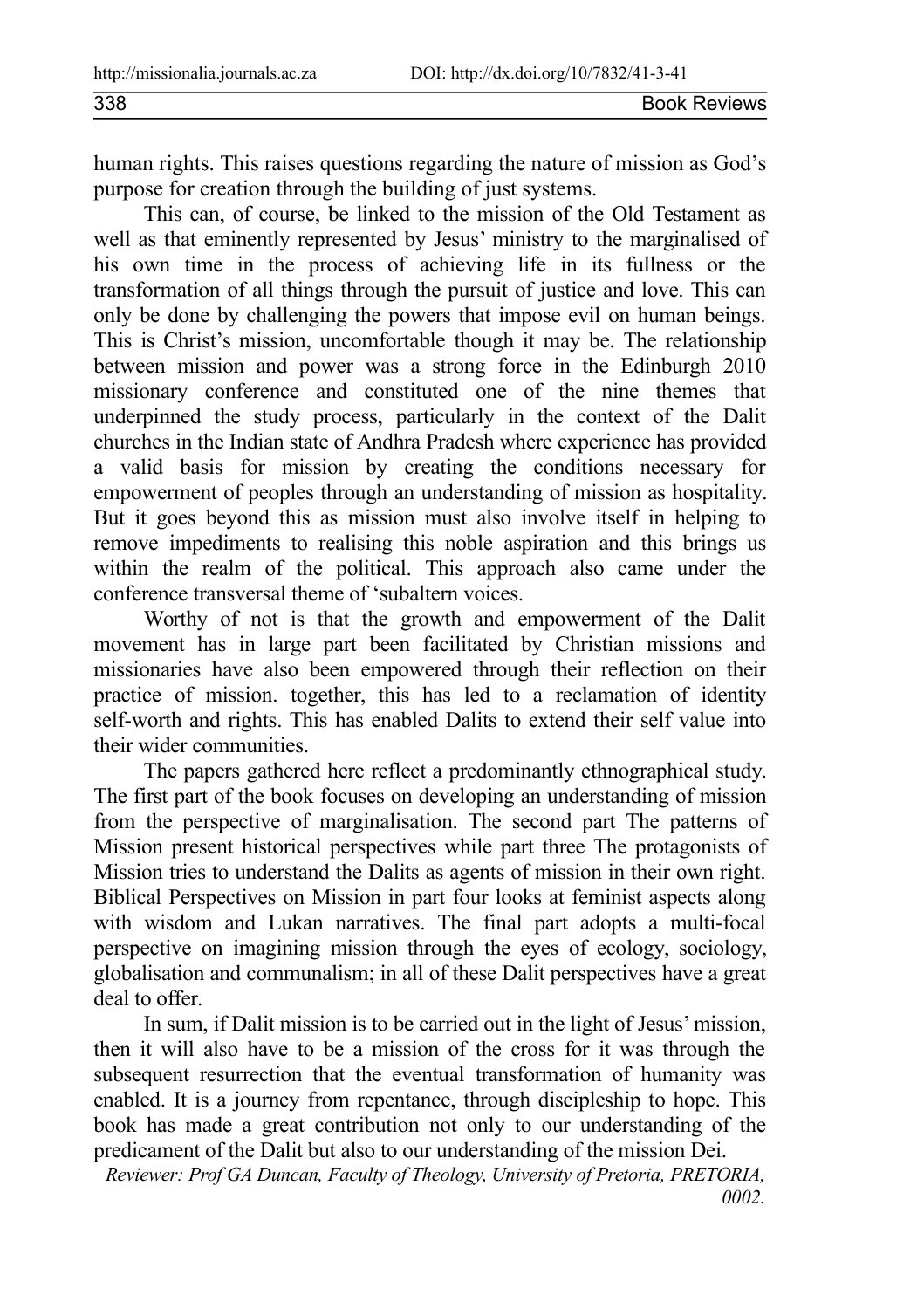Ma W, Kärkäinnen V-M, Asamoah-Gyadu K (eds.) Pentecostal mission and global Christianity. Oxford: Regnum. xi+ 397 pages. ISBN 978-1-908355-43-0. No price quoted.

It is only right that the subject of Pentecostal mission should be the focus of a separate volume in the Edinburgh Centenary Series as with other major traditions in global Christianity due to its widespread rapid growth and impact. The editors have included a range of theological, historical, practical and strategic spirituality studies on what they consider to be the most important themes in historical and contemporary perspective. The focus of the papers include provide a combination of analytical studies and taking note of specific developments within this dynamic movement. This makes drawing neat and tidy conclusions nigh impossible. Nonetheless, here is an innovative faith expression which is becoming in all its diversity somewhat determinative of the future of Christianity. Due to the recent emergence of a Pentecostal theology, its identity has been largely interpreted in terms of its spirituality.

The early chapters of the book concentrate on pneumatological issues including healing, reconciliation, principalities and powers. While many of The source of dynamic growth through church planting is ascribed to the empowering presence of the Holy Spirit by J Ma in chapter 6 and this is evidenced in the Yoido Full gospel Church in chapter 7. W Ma convincingly describes the blessings which emerge from the poured out blessings of the Spirit in chapter eight.

'Pentecost in world Christianity' is predominantly a third world expression which emerged concurrently with the world mission legacy of Edinburgh 1910. Although there had been earlier Pentecostal revivals in the nineteenth century, this is most definitely a twentieth century phenomenon which has challenged the emergent 'left wing' mission agenda of the WCC. It has also begun to engage with social justice issues and has become more open to ecumenical discourse.

One of the positive contributions we note is the emphasis on the power of the Holy Spirit as a source of Christian mission. This has become possible as the result of the mainstreaming of the emerging 'tradition' (which is itself dynamic) of Pentecostalism. Here I disagree with the editors. While Pentecostalism may be a syncretistic phenomenon, it is no different from other more 'historical' traditions. The editors do well by not romanticising Pentecostalism in the themes chosen. They deal honestly and responsibility with matters such as its negative attitude towards other faiths, the misuse of resources and the materialism of the prosperity gospel. It has to be acknowledged that Pentecostal theology is still in its early days. It comes from a direct reflection on grassroots experience and is therefore praxis based activism. The negative side of this is to be seen in the perversion of the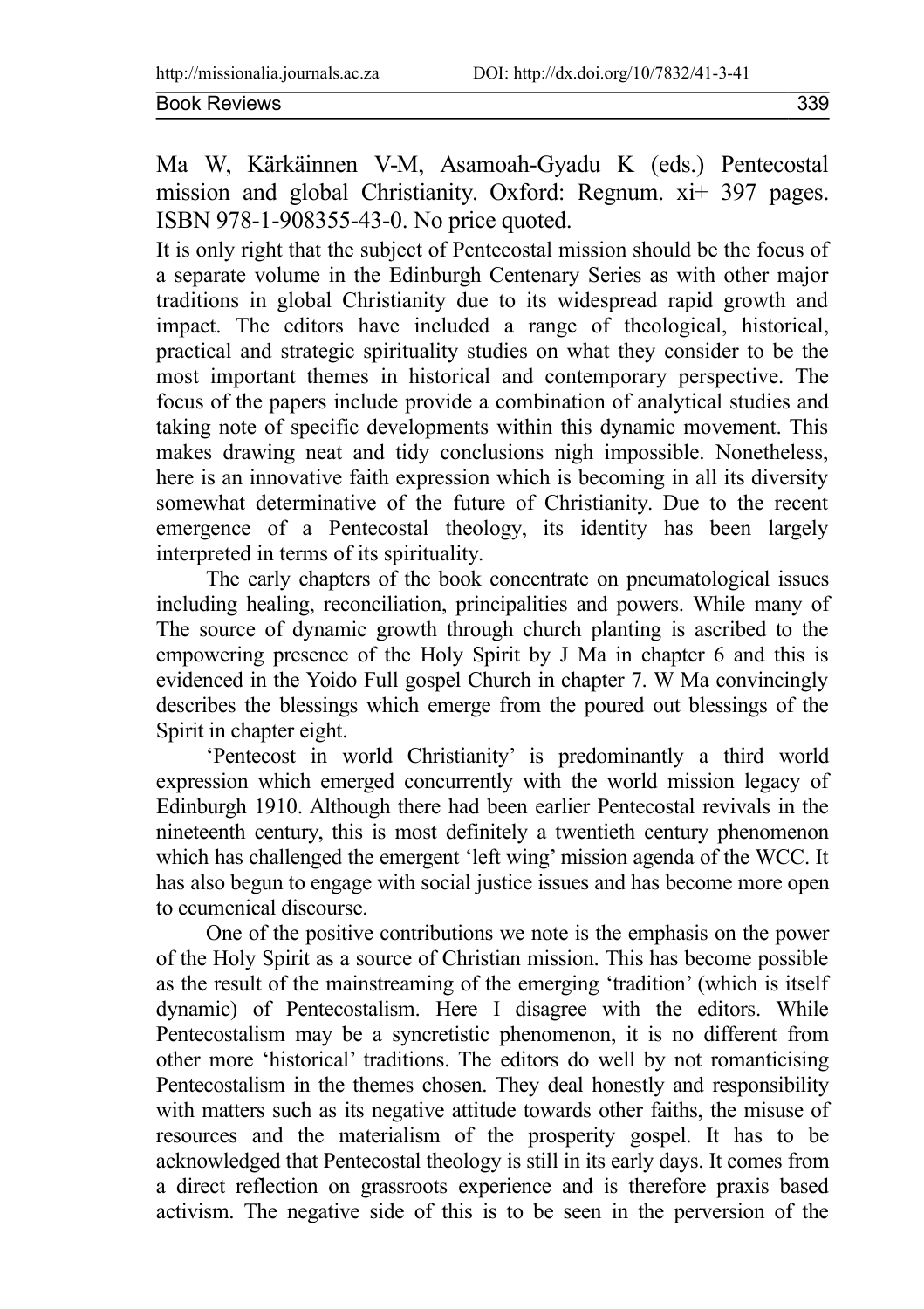prosperity gospel . There are still deficits in some of pentecostalism's teachings, missionary methods and the materialistic lifestyles of some of their leaders which detract from its ultimate value.

Perhaps one of the greatest indirect contributions Pentecostalism makes to contemporary world Christianity, is that it offers potentially a way of re-energising western Christianity. It certainly has done a great deal to enhance the global missionary outreach of the church universal.

*Reviewer: Prof GA Duncan, Faculty of Theology, University of Pretoria, PRETORIA, 0002.*

Ouedraogo P 2014. Female education and mission. Oxford: Regnum. xiv+263. ISBN978-1-908355-11-9. No price quoted.

This book represents the fruit of new and innovative qualitative community-based action research on female education as life-long learning in Africa, with special reference to the context of Burkina Faso. Using a narrative and case study methodology in the absence of substantial primary and secondary evidence, the author rigorously pursued his research in such a way that one of the positive results is the government's adoption of accelerated learning Speed Schools in 2006 as a way of expediting the growth of female education. This model has a universal application. Ouedraogo's basic premise is that the development of female education is a vital component of the socio-economic growth of nations. He believes and has proven that a conglomeration of factors, historical, social, cultural/religious, economic and political have inhibited the development of female education (:121). In this process he examines critically the correlations between education and faith, religion and gender, culture and socio-economic aspects which affect women and girls in a holistic approach to education. This education takes place within a tripartite religious context of Christianity , Islam and African Traditional religion (the author betrays his personal ideological commitment here by referring to it as 'ancestral worship':5). Despite this broad approach the government is concerned to develop girls both cognitively and spiritually

Due to open relations with the government, the Christian church has entered a partnership to enhance education of females in a society which has a predisposition to favour males. The central subject of this book is the Assemblies of God church as an exemplar of progressive approaches to female education.

Following an introductory chapter, chapter two offers an overview of the Burkina Faso context , while chapter three relates this to the existing state of education in the country. Chapter four examines the work of the Ministry of Basic Education along with its policies and laws as well as the limited opportunity for private sector investment. Chapter five looks at the obstacles to female education and the strategies employed, particularly by evangelical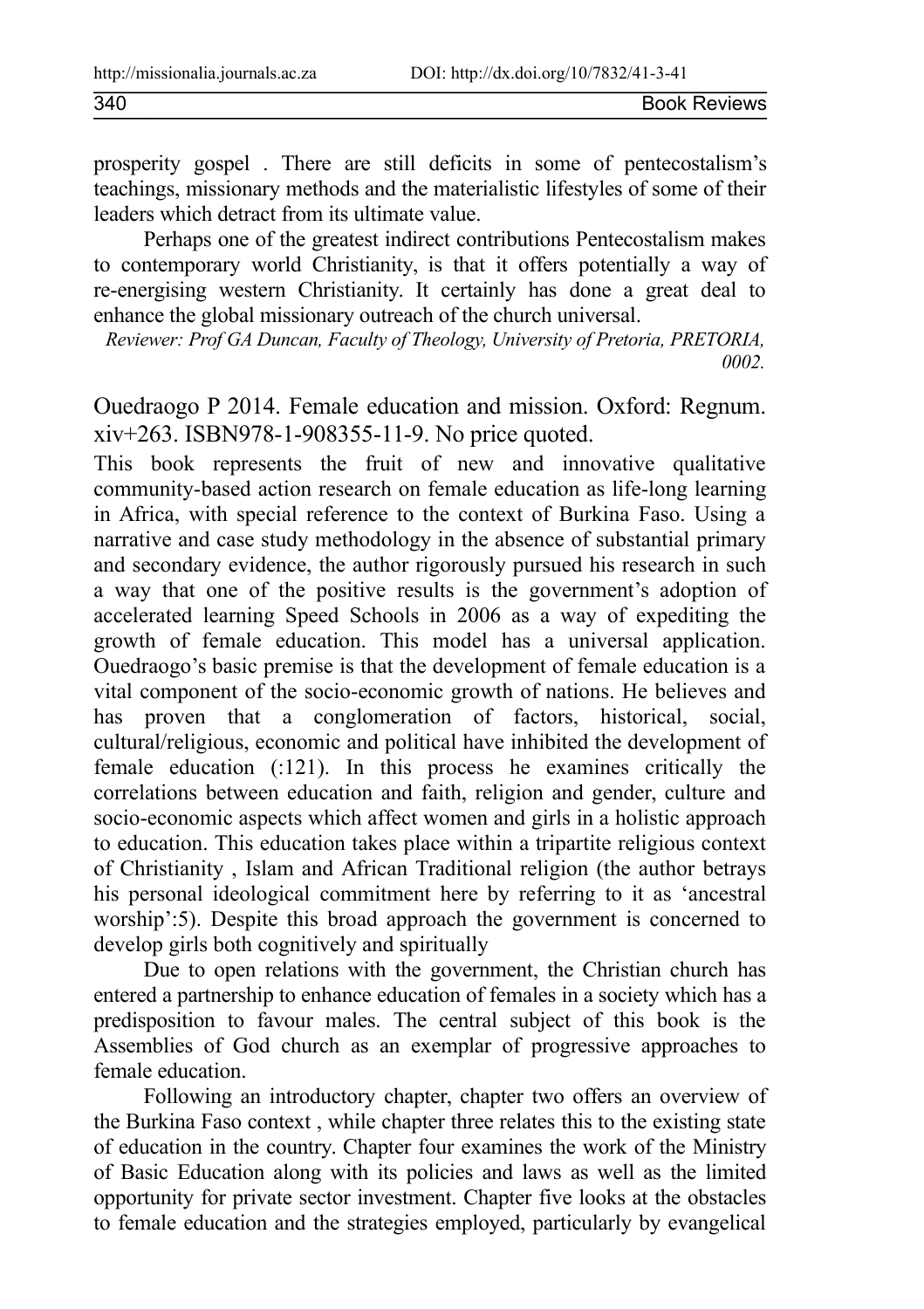churches to obviate them. Government data is gathered in chapter six and is subjected to scrutiny in chapter seven. This part include narrative methodology and includes the spiritual impact of poor, or lack of, education. The penultimate chapter outlines the positive nature of partnerships at local, regional and national level. The final chapter analyses and works out the implications of the research for amelioration of the current situation.

The recommendations made by the author are not ground breaking but they are intensely practical. Churches need to make a greater investment in the development of female education particularly in the non formal sector. In this they need to be assisted by government financially. Conditionality should be rejected related to accepting foreign donations. The local people know best what their needs are and how to meet them. The health and wholeness of family life needs to be stressed. The author stressed tow further research needs. First, there needs to be greater ecumenically based research on education. Second, useful research can be done on the outcomes of female education in terms of careers, etc. Third, there are similar needs for development within the male context of education.

This book provides evidence of a great need in Africa and some means of fulfilling it. The author has performed a great service to education through his commitment, faith and energy. Hopefully, this book will gain a broad readership particularly within and throughout the African continent.

*Reviewer: Prof GA Duncan, Faculty of Theology, University of Pretoria, PRETORIA, 0002.*

Yung H 2014. Mangoes or bananas: The quest for an authentic Asian Christian theology. Oxford: Regnum. xv+232. ISBN978-1-908355-47-8. No price Quoted.

From its outset, this book offers a stimulating and fresh approach to the topic of an authentic Asian theology that needs to be more clearly articulated among the emerging theologies of the twenty first century. The author writes out of the conviction that previous work has been only superficially contextual. For him, western theology has not addressed the real concerns within a context of the relevance of Christ to revolutionary social change, pervasive poverty, ethnic and economic minorities, culture as a positive and negative force, the multi-faith situation and church conflict. The aim is clearly stated: 'what sensitive Asian Christians are asking for today is a genuinely indigenous or contextual Christianity and theology that is firmly rooted in the Asian soil, and not one premised on the Western worldview, even if it has been given an Asian dress' (:3). His methodology is to analyse representative Asian models of theology of the past and present, assess their appropriateness as mission theologies and thereby define the parameters of a more adequate model. He rejects the nominal Christianity which has been the norm in many mission contexts and seeks to promote a consciousness and self defined Asian